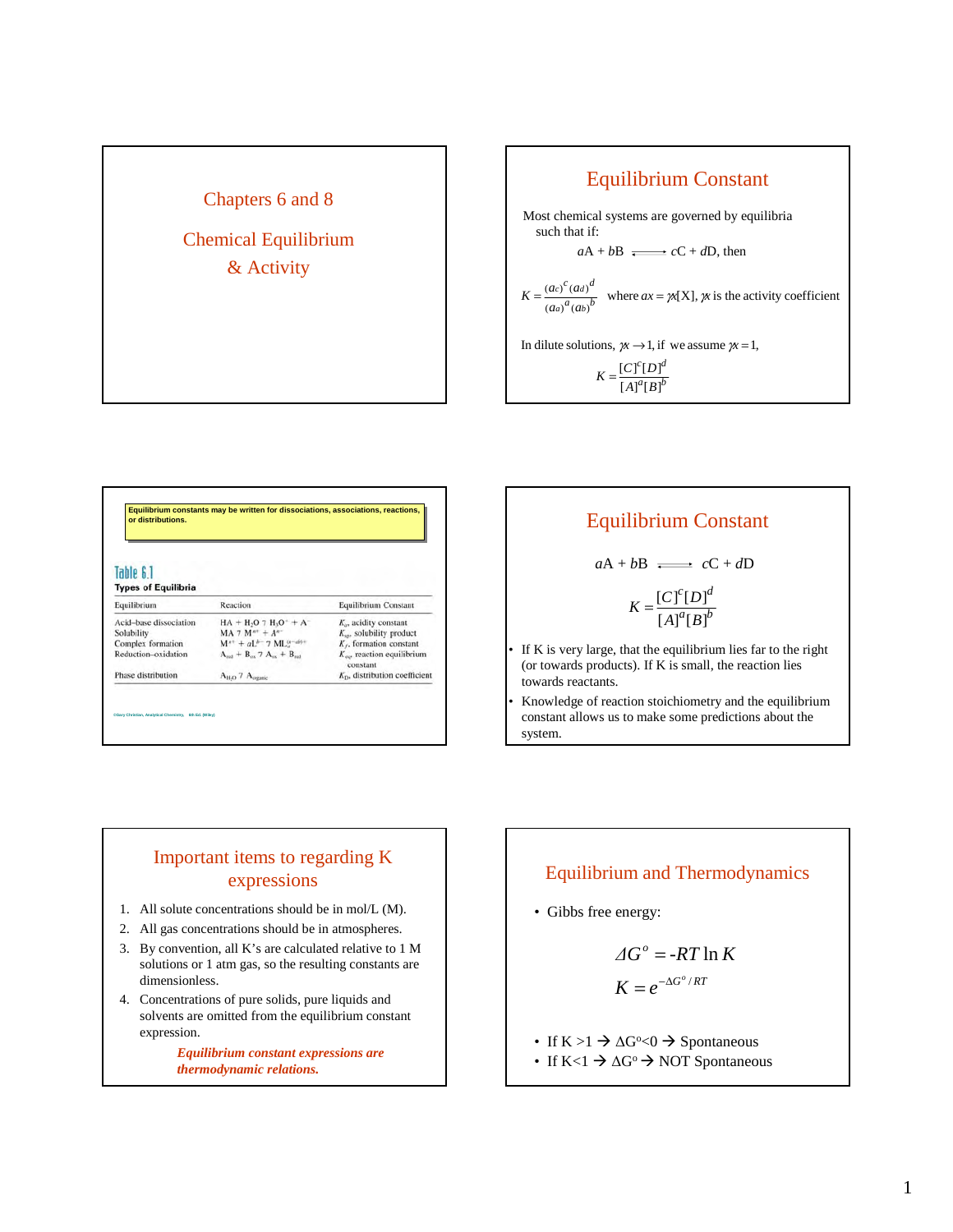#### Reaction Quotient (Q)

The equilibrium constant expression with nonequilibrium concentrations plugged in.

- If Q>K, the reaction must proceed to the left
- If Q<K, the reaction must proceed to the right
- If Q=K the reaction is at equilibrium

#### Using equilibria to characterize systems

Solubility: solubility product (Ksp) Complexation: formation constants (Kn), cumulative formation constants (βn) (Ch.12) Acids and Bases: acid dissociation constant (Ka), base hydrolysis constant (Kb)

#### **Solubility**

The <u>solubility product  $(K_{sp})$ </u> describes the concentrations of species present when ions are in equilibrium with undissolved salt.

Example:  $\text{CaCO}_3 \approx \text{Ca}^2 + \text{CO}_3^2$  $K = [Ca^{2+}][CO_3^2]/[CaCO_3] = [Ca^{2+}][CO_3^2] = K_{sp} = 6.0 \times 10^{-9}$ 

What is the concentration of calcium in a saturated solution of calcium carbonate?

This presence of carbonate results in a *common ion effect*. What should happen?

### Solubility - Separation by precipitation

It is possible to quantitatively separate two or more species based on their solubility. Ability to do so is related to the magnitudes of the Ksp for each

ion.

Example:

Is it possible to precipitate 99% of  $0.010M$  Ce<sup>3+</sup> by adding oxalate  $(C_2O_4^{2})$  without precipitate 0.010M Ca<sup>2+</sup>  $CaC_2O_4$  Ksp = 1.3 x 10<sup>-8</sup>  $Ce_2(C_2O_4)$ <sub>3</sub> Ksp = 3.0 x 10<sup>-29</sup>

# A salt will be less soluble is one of its constituent ions is already present in the solution. Example: What is the solubility of ferric hydroxide in pH 8.0 buffered aqueous solution Solubility – Common Ion Effects Acids and Bases

- Definitions: Lewis Electrons (acid: electron pair acceptor); BrØnsted-Lowry (acid: proton donor)
- Conjugate Acid-Base Pairs: related by the gain or loss of one proton (ex. Acetic acid & acetate ion).
- Neutralization Reactions: reactions of acid and base to form salts and water
- Solvent Autoprotolysis or self-ionization: water is the most common, in which it acts both an acid and a base:  $2H_2O$   $\longrightarrow H_2O^+ + OH^-$

$$
H_2O \qquad \longrightarrow H_3O^+ + O.
$$

 $H_2O \longrightarrow H^+ + H^+$ 

Autoprotolysis constant (equilibrium constants)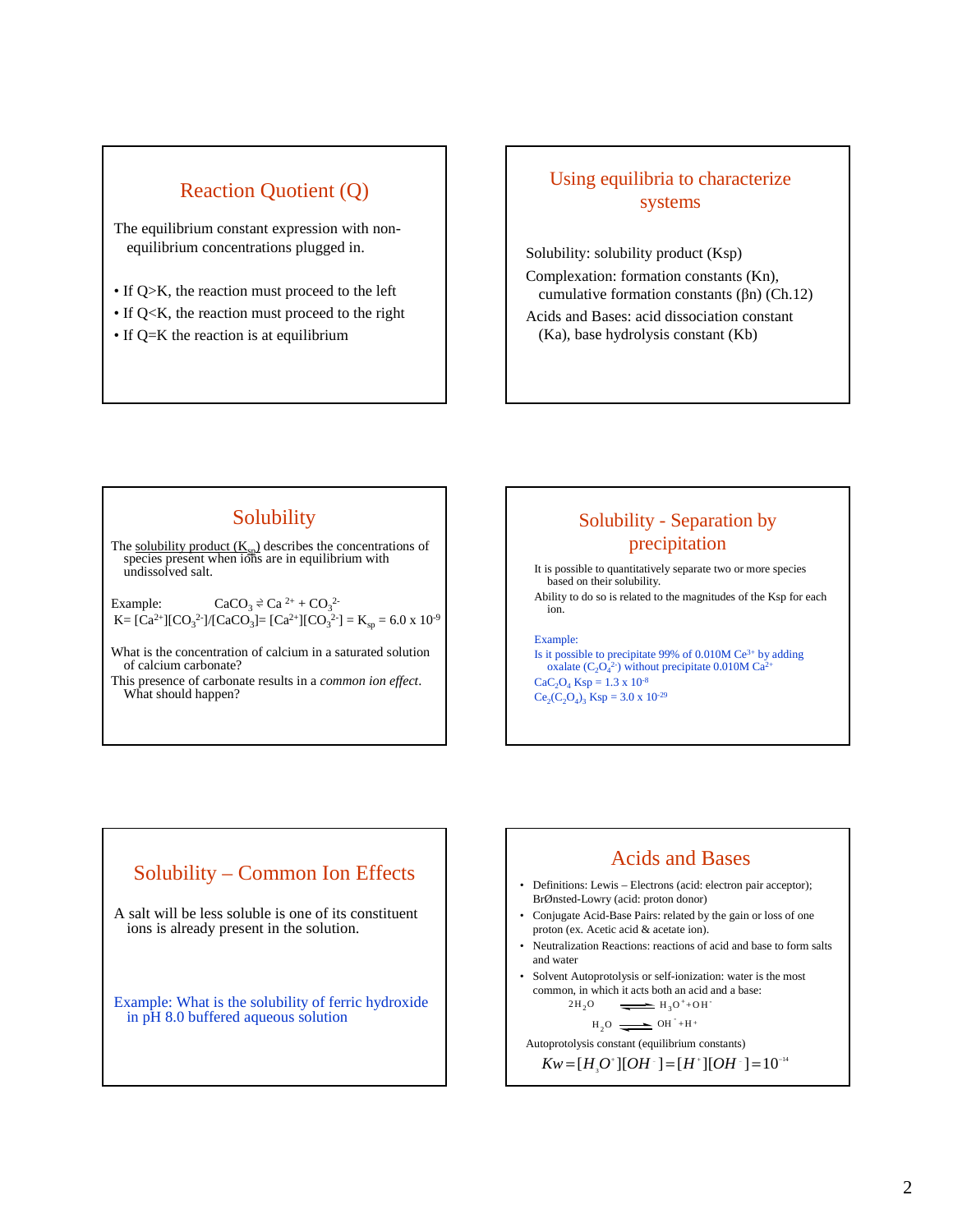#### pH

 $H_2O \longrightarrow OH^- + H^+$ 

P-function:  $pX = -\log 10[X]$ 

 $pH = -log[H^+]$ pH > 7 is basic, pH<7 is acidic

pOH=-log[OH- ]  $pH + pOH = pKw = 14.00$  at 25<sup>o</sup>C

Ex. Concentration of  $H^+$  and OH $\overline{H}$  in pure water at 25 $\overline{C}$ ANS: 1.0x10-7 M



#### Weak Acid/Base Equilibria • Weak Acid: acid dissociation constant (Ka) • Weak Base, hydrolysis reaction: base hydrolysis constant (Kb) • Relationship between Ka and Kb for conjugate acid/base pairs:  $[HA]$  $[A^{\text{-}}][H^{\text{-}}]$  $[HA]$  $[A^{\scriptscriptstyle\top}] [H]_{{}_3} O^{\scriptscriptstyle\top}]$ *HA A H*  $Ka = \frac{[A^{\dagger}][H, O^{\dagger}]}{[HA]} = \frac{[A^{\dagger}][H^{\dagger}]}{[HA]}$  $\rm B +~H_2O~\xrightarrow{\quad\rm Kb}\quad\rm BH~^++OH^ HA + H_2O \xrightarrow{Ka} A^- + H_3O^+$  $HA \xrightarrow{Ka} A+H^+$  $[B]$  $\left[ BH^{\scriptscriptstyle +}\right] [OH^{\scriptscriptstyle -}]$  $\frac{[BH^+][OH^-]}{[B]}$  $Kw = Ka \times Kb = [H<sub>3</sub>O<sup>+</sup>][OH<sup>-</sup>] = [H<sup>+</sup>][OH<sup>-</sup>] = 10<sup>-14</sup>$

| Diprotic acids/Dibasic bases<br>Polyprotic acids/Polybasic bases      |                                                                                            |  |
|-----------------------------------------------------------------------|--------------------------------------------------------------------------------------------|--|
| $H_2A \rightarrow H^+ + HA^-$<br>$HA \rightleftharpoons H^+ + A^{2-}$ | $Ka_{i} = \frac{[H^{+}][HA^{-}]}{[H_{2}A]}$<br>$Ka_{2} = \frac{[H^{+}][A^{2-}]}{[HA^{-}]}$ |  |
| Ka1, Ka2                                                              |                                                                                            |  |
| $H_3PO_4 \Longrightarrow H^+ + H_2PO_4$                               | $Ka1 = 7.11 \times 10^{-3}$                                                                |  |
| $H_2PO_4 \longrightarrow H^+ + HPO_4^2$                               | $Ka2 = 6.32 \times 10^{-8}$                                                                |  |
| $HPOA2 \Longrightarrow H+ + POA3$                                     | $Ka3 = 7.1 \times 10^{-13}$                                                                |  |
|                                                                       |                                                                                            |  |